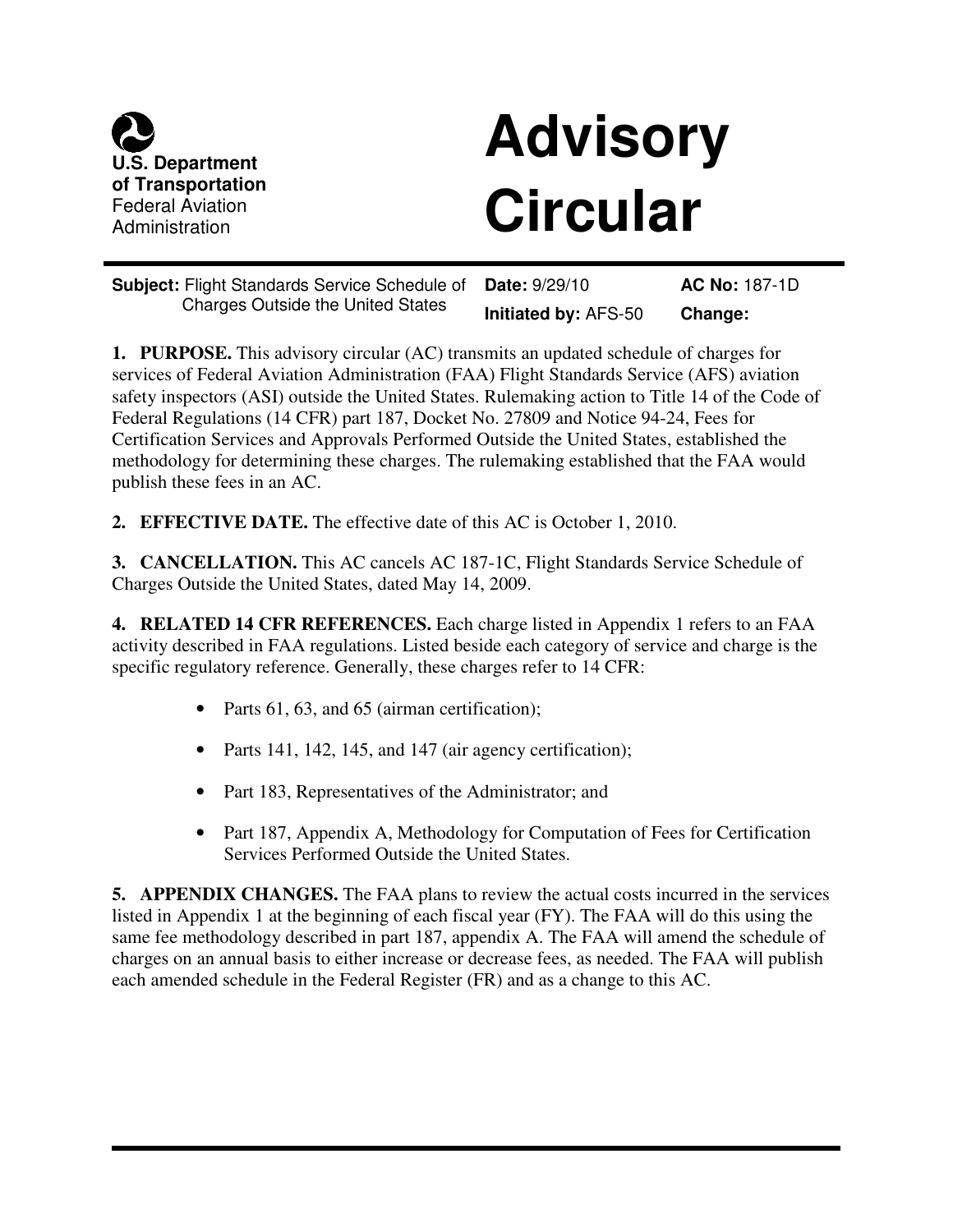## **6. COMMENTS AND INQUIRIES.** Direct comments or inquiries regarding this AC to:

Federal Aviation Administration Flight Standards Service International Programs and Policy Division, AFS-50 800 Independence Avenue, SW Washington, DC 20591

ORIGINAL SIGNED BY Raymond Towles for

John M. Allen Director, Flight Standards Service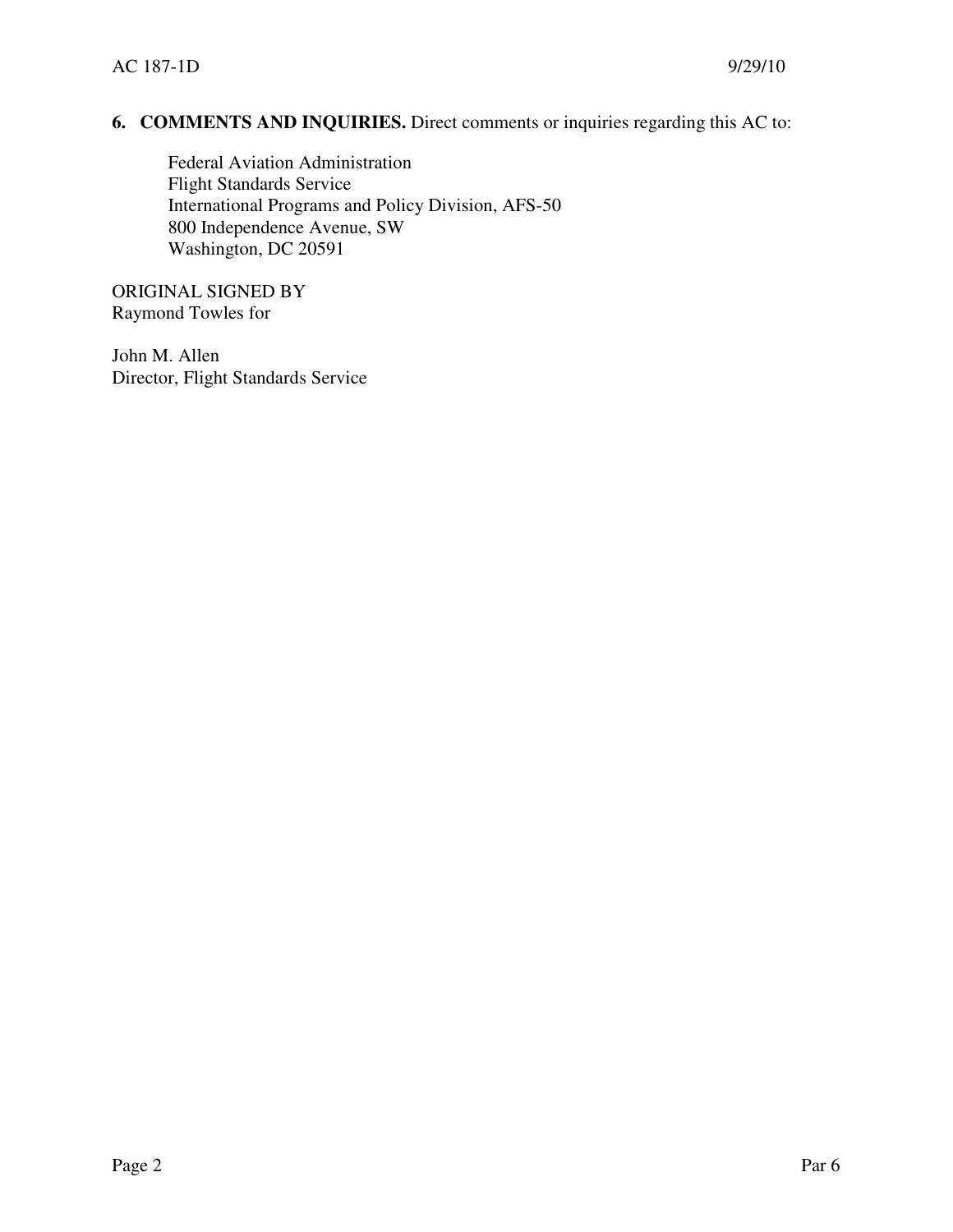## **APPENDIX 1. SCHEDULE OF SERVICES, FLIGHT STANDARDS SERVICE, SCHEDULE OF CHARGES OUTSIDE THE UNITED STATES**

| <b>Reference</b><br><b>Category of Service</b><br><b>Charge</b><br><b>I. TRANSPORTATION AND SUBSISTENCE CHARGES</b><br><b>All Categories of Services</b><br>Transportation and subsistence will be assessed to applicants in<br>addition to the charge published below for certification actions<br>Part 187,<br>requiring travel from the duty station city.<br>Appendix A(j)<br>Actual cost<br><b>II. AIRMAN CERTIFICATION</b><br><b>All Categories of Airmen</b><br>Parts 61, 63, 65,<br>Authorizations for written or practical tests.<br>\$76<br>and 183<br>\$304<br>Special medical check.<br>Part 67, § 67.401<br>Title 49 of the United States Code (49 U.S.C.) § 44709 re-exam.<br>Part 13, § 13.19(a)<br>\$395<br>Parts 43, 61, 63,<br>Inspector review for all tests, approvals, and ratings given by<br>designated examiners and evaluators.<br>and 65<br>\$76<br><b>Pilots</b><br>1. Knowledge/Written Tests. Each knowledge/written test given by<br>the Federal Aviation Administration (FAA) including: tests for initial<br>issue or renewal of a certificate or rating, restriction and limitation<br>removals, reissuances, and determination of knowledge based on<br>military experience in the categories below:<br>Private pilot.<br>\$76<br>§ 61.103<br>\$76<br>Recreational pilot.<br>§ 61.96<br>Commercial pilot.<br>§ 61.123<br>\$76<br>§ 61.153 or<br>Airline transport pilot (ATP).<br>§ 61.159<br>\$76<br>\$76<br>Instrument rating.<br>§ 61.65 or § 61.75<br>§ 61.183 or<br>§61.405(a)<br>\$76<br>Flight instructor.<br>\$76<br>§ 61.213<br>Ground instructor.<br>§§ 61.183, 61.213,<br>and 61.407(a)<br>\$76<br>Fundamentals of instructing.<br>2. Practical/Skill Tests. Each practical/skill test given by the FAA<br>(oral, flight, simulated flight increments, or combined) for initial award,<br>renewal of a certificate or rating, restriction and limit removals,<br>reissue, and determination of knowledge based on military<br>experience in the categories below:<br>Student pilot.<br>§61.83<br>\$61<br>Recreational pilot.<br>\$471<br>\$61.96(e)<br>\$471<br>Private pilot.<br>§ 61.103<br>§ 61.123<br>\$471<br>Commercial pilot.<br>Commercial pilot limited to visual flight rules (VFR).<br>\$471<br>§ 61.129(a)<br>§§ 61.157 | <b>14 CFR</b> |  |
|----------------------------------------------------------------------------------------------------------------------------------------------------------------------------------------------------------------------------------------------------------------------------------------------------------------------------------------------------------------------------------------------------------------------------------------------------------------------------------------------------------------------------------------------------------------------------------------------------------------------------------------------------------------------------------------------------------------------------------------------------------------------------------------------------------------------------------------------------------------------------------------------------------------------------------------------------------------------------------------------------------------------------------------------------------------------------------------------------------------------------------------------------------------------------------------------------------------------------------------------------------------------------------------------------------------------------------------------------------------------------------------------------------------------------------------------------------------------------------------------------------------------------------------------------------------------------------------------------------------------------------------------------------------------------------------------------------------------------------------------------------------------------------------------------------------------------------------------------------------------------------------------------------------------------------------------------------------------------------------------------------------------------------------------------------------------------------------------------------------------------------------------------------------------------------------------------------------------------------------------------------------------------------|---------------|--|
|                                                                                                                                                                                                                                                                                                                                                                                                                                                                                                                                                                                                                                                                                                                                                                                                                                                                                                                                                                                                                                                                                                                                                                                                                                                                                                                                                                                                                                                                                                                                                                                                                                                                                                                                                                                                                                                                                                                                                                                                                                                                                                                                                                                                                                                                                  |               |  |
|                                                                                                                                                                                                                                                                                                                                                                                                                                                                                                                                                                                                                                                                                                                                                                                                                                                                                                                                                                                                                                                                                                                                                                                                                                                                                                                                                                                                                                                                                                                                                                                                                                                                                                                                                                                                                                                                                                                                                                                                                                                                                                                                                                                                                                                                                  |               |  |
|                                                                                                                                                                                                                                                                                                                                                                                                                                                                                                                                                                                                                                                                                                                                                                                                                                                                                                                                                                                                                                                                                                                                                                                                                                                                                                                                                                                                                                                                                                                                                                                                                                                                                                                                                                                                                                                                                                                                                                                                                                                                                                                                                                                                                                                                                  |               |  |
|                                                                                                                                                                                                                                                                                                                                                                                                                                                                                                                                                                                                                                                                                                                                                                                                                                                                                                                                                                                                                                                                                                                                                                                                                                                                                                                                                                                                                                                                                                                                                                                                                                                                                                                                                                                                                                                                                                                                                                                                                                                                                                                                                                                                                                                                                  |               |  |
|                                                                                                                                                                                                                                                                                                                                                                                                                                                                                                                                                                                                                                                                                                                                                                                                                                                                                                                                                                                                                                                                                                                                                                                                                                                                                                                                                                                                                                                                                                                                                                                                                                                                                                                                                                                                                                                                                                                                                                                                                                                                                                                                                                                                                                                                                  |               |  |
|                                                                                                                                                                                                                                                                                                                                                                                                                                                                                                                                                                                                                                                                                                                                                                                                                                                                                                                                                                                                                                                                                                                                                                                                                                                                                                                                                                                                                                                                                                                                                                                                                                                                                                                                                                                                                                                                                                                                                                                                                                                                                                                                                                                                                                                                                  |               |  |
|                                                                                                                                                                                                                                                                                                                                                                                                                                                                                                                                                                                                                                                                                                                                                                                                                                                                                                                                                                                                                                                                                                                                                                                                                                                                                                                                                                                                                                                                                                                                                                                                                                                                                                                                                                                                                                                                                                                                                                                                                                                                                                                                                                                                                                                                                  |               |  |
|                                                                                                                                                                                                                                                                                                                                                                                                                                                                                                                                                                                                                                                                                                                                                                                                                                                                                                                                                                                                                                                                                                                                                                                                                                                                                                                                                                                                                                                                                                                                                                                                                                                                                                                                                                                                                                                                                                                                                                                                                                                                                                                                                                                                                                                                                  |               |  |
|                                                                                                                                                                                                                                                                                                                                                                                                                                                                                                                                                                                                                                                                                                                                                                                                                                                                                                                                                                                                                                                                                                                                                                                                                                                                                                                                                                                                                                                                                                                                                                                                                                                                                                                                                                                                                                                                                                                                                                                                                                                                                                                                                                                                                                                                                  |               |  |
|                                                                                                                                                                                                                                                                                                                                                                                                                                                                                                                                                                                                                                                                                                                                                                                                                                                                                                                                                                                                                                                                                                                                                                                                                                                                                                                                                                                                                                                                                                                                                                                                                                                                                                                                                                                                                                                                                                                                                                                                                                                                                                                                                                                                                                                                                  |               |  |
|                                                                                                                                                                                                                                                                                                                                                                                                                                                                                                                                                                                                                                                                                                                                                                                                                                                                                                                                                                                                                                                                                                                                                                                                                                                                                                                                                                                                                                                                                                                                                                                                                                                                                                                                                                                                                                                                                                                                                                                                                                                                                                                                                                                                                                                                                  |               |  |
|                                                                                                                                                                                                                                                                                                                                                                                                                                                                                                                                                                                                                                                                                                                                                                                                                                                                                                                                                                                                                                                                                                                                                                                                                                                                                                                                                                                                                                                                                                                                                                                                                                                                                                                                                                                                                                                                                                                                                                                                                                                                                                                                                                                                                                                                                  |               |  |
|                                                                                                                                                                                                                                                                                                                                                                                                                                                                                                                                                                                                                                                                                                                                                                                                                                                                                                                                                                                                                                                                                                                                                                                                                                                                                                                                                                                                                                                                                                                                                                                                                                                                                                                                                                                                                                                                                                                                                                                                                                                                                                                                                                                                                                                                                  |               |  |
|                                                                                                                                                                                                                                                                                                                                                                                                                                                                                                                                                                                                                                                                                                                                                                                                                                                                                                                                                                                                                                                                                                                                                                                                                                                                                                                                                                                                                                                                                                                                                                                                                                                                                                                                                                                                                                                                                                                                                                                                                                                                                                                                                                                                                                                                                  |               |  |
|                                                                                                                                                                                                                                                                                                                                                                                                                                                                                                                                                                                                                                                                                                                                                                                                                                                                                                                                                                                                                                                                                                                                                                                                                                                                                                                                                                                                                                                                                                                                                                                                                                                                                                                                                                                                                                                                                                                                                                                                                                                                                                                                                                                                                                                                                  |               |  |
|                                                                                                                                                                                                                                                                                                                                                                                                                                                                                                                                                                                                                                                                                                                                                                                                                                                                                                                                                                                                                                                                                                                                                                                                                                                                                                                                                                                                                                                                                                                                                                                                                                                                                                                                                                                                                                                                                                                                                                                                                                                                                                                                                                                                                                                                                  |               |  |
|                                                                                                                                                                                                                                                                                                                                                                                                                                                                                                                                                                                                                                                                                                                                                                                                                                                                                                                                                                                                                                                                                                                                                                                                                                                                                                                                                                                                                                                                                                                                                                                                                                                                                                                                                                                                                                                                                                                                                                                                                                                                                                                                                                                                                                                                                  |               |  |
|                                                                                                                                                                                                                                                                                                                                                                                                                                                                                                                                                                                                                                                                                                                                                                                                                                                                                                                                                                                                                                                                                                                                                                                                                                                                                                                                                                                                                                                                                                                                                                                                                                                                                                                                                                                                                                                                                                                                                                                                                                                                                                                                                                                                                                                                                  |               |  |
|                                                                                                                                                                                                                                                                                                                                                                                                                                                                                                                                                                                                                                                                                                                                                                                                                                                                                                                                                                                                                                                                                                                                                                                                                                                                                                                                                                                                                                                                                                                                                                                                                                                                                                                                                                                                                                                                                                                                                                                                                                                                                                                                                                                                                                                                                  |               |  |
|                                                                                                                                                                                                                                                                                                                                                                                                                                                                                                                                                                                                                                                                                                                                                                                                                                                                                                                                                                                                                                                                                                                                                                                                                                                                                                                                                                                                                                                                                                                                                                                                                                                                                                                                                                                                                                                                                                                                                                                                                                                                                                                                                                                                                                                                                  |               |  |
|                                                                                                                                                                                                                                                                                                                                                                                                                                                                                                                                                                                                                                                                                                                                                                                                                                                                                                                                                                                                                                                                                                                                                                                                                                                                                                                                                                                                                                                                                                                                                                                                                                                                                                                                                                                                                                                                                                                                                                                                                                                                                                                                                                                                                                                                                  |               |  |
|                                                                                                                                                                                                                                                                                                                                                                                                                                                                                                                                                                                                                                                                                                                                                                                                                                                                                                                                                                                                                                                                                                                                                                                                                                                                                                                                                                                                                                                                                                                                                                                                                                                                                                                                                                                                                                                                                                                                                                                                                                                                                                                                                                                                                                                                                  |               |  |
|                                                                                                                                                                                                                                                                                                                                                                                                                                                                                                                                                                                                                                                                                                                                                                                                                                                                                                                                                                                                                                                                                                                                                                                                                                                                                                                                                                                                                                                                                                                                                                                                                                                                                                                                                                                                                                                                                                                                                                                                                                                                                                                                                                                                                                                                                  |               |  |
|                                                                                                                                                                                                                                                                                                                                                                                                                                                                                                                                                                                                                                                                                                                                                                                                                                                                                                                                                                                                                                                                                                                                                                                                                                                                                                                                                                                                                                                                                                                                                                                                                                                                                                                                                                                                                                                                                                                                                                                                                                                                                                                                                                                                                                                                                  |               |  |
|                                                                                                                                                                                                                                                                                                                                                                                                                                                                                                                                                                                                                                                                                                                                                                                                                                                                                                                                                                                                                                                                                                                                                                                                                                                                                                                                                                                                                                                                                                                                                                                                                                                                                                                                                                                                                                                                                                                                                                                                                                                                                                                                                                                                                                                                                  |               |  |
|                                                                                                                                                                                                                                                                                                                                                                                                                                                                                                                                                                                                                                                                                                                                                                                                                                                                                                                                                                                                                                                                                                                                                                                                                                                                                                                                                                                                                                                                                                                                                                                                                                                                                                                                                                                                                                                                                                                                                                                                                                                                                                                                                                                                                                                                                  |               |  |
|                                                                                                                                                                                                                                                                                                                                                                                                                                                                                                                                                                                                                                                                                                                                                                                                                                                                                                                                                                                                                                                                                                                                                                                                                                                                                                                                                                                                                                                                                                                                                                                                                                                                                                                                                                                                                                                                                                                                                                                                                                                                                                                                                                                                                                                                                  |               |  |
|                                                                                                                                                                                                                                                                                                                                                                                                                                                                                                                                                                                                                                                                                                                                                                                                                                                                                                                                                                                                                                                                                                                                                                                                                                                                                                                                                                                                                                                                                                                                                                                                                                                                                                                                                                                                                                                                                                                                                                                                                                                                                                                                                                                                                                                                                  |               |  |
|                                                                                                                                                                                                                                                                                                                                                                                                                                                                                                                                                                                                                                                                                                                                                                                                                                                                                                                                                                                                                                                                                                                                                                                                                                                                                                                                                                                                                                                                                                                                                                                                                                                                                                                                                                                                                                                                                                                                                                                                                                                                                                                                                                                                                                                                                  |               |  |
|                                                                                                                                                                                                                                                                                                                                                                                                                                                                                                                                                                                                                                                                                                                                                                                                                                                                                                                                                                                                                                                                                                                                                                                                                                                                                                                                                                                                                                                                                                                                                                                                                                                                                                                                                                                                                                                                                                                                                                                                                                                                                                                                                                                                                                                                                  |               |  |
|                                                                                                                                                                                                                                                                                                                                                                                                                                                                                                                                                                                                                                                                                                                                                                                                                                                                                                                                                                                                                                                                                                                                                                                                                                                                                                                                                                                                                                                                                                                                                                                                                                                                                                                                                                                                                                                                                                                                                                                                                                                                                                                                                                                                                                                                                  |               |  |
|                                                                                                                                                                                                                                                                                                                                                                                                                                                                                                                                                                                                                                                                                                                                                                                                                                                                                                                                                                                                                                                                                                                                                                                                                                                                                                                                                                                                                                                                                                                                                                                                                                                                                                                                                                                                                                                                                                                                                                                                                                                                                                                                                                                                                                                                                  |               |  |
|                                                                                                                                                                                                                                                                                                                                                                                                                                                                                                                                                                                                                                                                                                                                                                                                                                                                                                                                                                                                                                                                                                                                                                                                                                                                                                                                                                                                                                                                                                                                                                                                                                                                                                                                                                                                                                                                                                                                                                                                                                                                                                                                                                                                                                                                                  |               |  |
|                                                                                                                                                                                                                                                                                                                                                                                                                                                                                                                                                                                                                                                                                                                                                                                                                                                                                                                                                                                                                                                                                                                                                                                                                                                                                                                                                                                                                                                                                                                                                                                                                                                                                                                                                                                                                                                                                                                                                                                                                                                                                                                                                                                                                                                                                  |               |  |
|                                                                                                                                                                                                                                                                                                                                                                                                                                                                                                                                                                                                                                                                                                                                                                                                                                                                                                                                                                                                                                                                                                                                                                                                                                                                                                                                                                                                                                                                                                                                                                                                                                                                                                                                                                                                                                                                                                                                                                                                                                                                                                                                                                                                                                                                                  |               |  |
|                                                                                                                                                                                                                                                                                                                                                                                                                                                                                                                                                                                                                                                                                                                                                                                                                                                                                                                                                                                                                                                                                                                                                                                                                                                                                                                                                                                                                                                                                                                                                                                                                                                                                                                                                                                                                                                                                                                                                                                                                                                                                                                                                                                                                                                                                  |               |  |
|                                                                                                                                                                                                                                                                                                                                                                                                                                                                                                                                                                                                                                                                                                                                                                                                                                                                                                                                                                                                                                                                                                                                                                                                                                                                                                                                                                                                                                                                                                                                                                                                                                                                                                                                                                                                                                                                                                                                                                                                                                                                                                                                                                                                                                                                                  |               |  |
|                                                                                                                                                                                                                                                                                                                                                                                                                                                                                                                                                                                                                                                                                                                                                                                                                                                                                                                                                                                                                                                                                                                                                                                                                                                                                                                                                                                                                                                                                                                                                                                                                                                                                                                                                                                                                                                                                                                                                                                                                                                                                                                                                                                                                                                                                  |               |  |
|                                                                                                                                                                                                                                                                                                                                                                                                                                                                                                                                                                                                                                                                                                                                                                                                                                                                                                                                                                                                                                                                                                                                                                                                                                                                                                                                                                                                                                                                                                                                                                                                                                                                                                                                                                                                                                                                                                                                                                                                                                                                                                                                                                                                                                                                                  |               |  |
|                                                                                                                                                                                                                                                                                                                                                                                                                                                                                                                                                                                                                                                                                                                                                                                                                                                                                                                                                                                                                                                                                                                                                                                                                                                                                                                                                                                                                                                                                                                                                                                                                                                                                                                                                                                                                                                                                                                                                                                                                                                                                                                                                                                                                                                                                  |               |  |
| ATP.<br>\$760<br>and 61.163                                                                                                                                                                                                                                                                                                                                                                                                                                                                                                                                                                                                                                                                                                                                                                                                                                                                                                                                                                                                                                                                                                                                                                                                                                                                                                                                                                                                                                                                                                                                                                                                                                                                                                                                                                                                                                                                                                                                                                                                                                                                                                                                                                                                                                                      |               |  |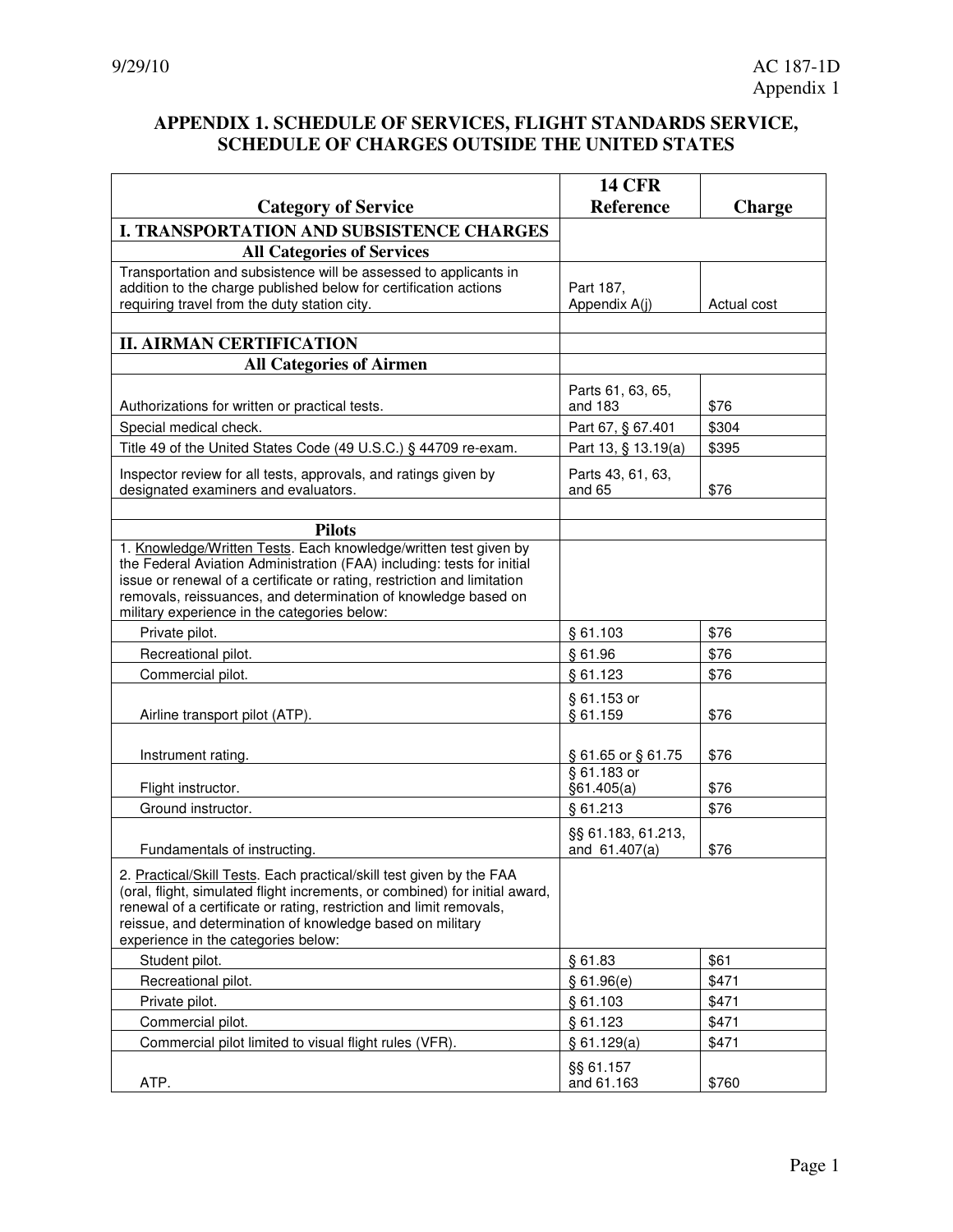| ATP, applicant without instrument flight rules (IFR) rating.                                                                                                                                         | §§ 61.65, 61.157,<br>and 61.163                                            | \$760 |
|------------------------------------------------------------------------------------------------------------------------------------------------------------------------------------------------------|----------------------------------------------------------------------------|-------|
|                                                                                                                                                                                                      |                                                                            |       |
| Instrument rating.                                                                                                                                                                                   | §§ 61.65 and 61.75                                                         | \$486 |
| Flight instructor:                                                                                                                                                                                   |                                                                            |       |
|                                                                                                                                                                                                      | §§ 61.65 and                                                               |       |
| (a) Instrument rating.                                                                                                                                                                               | 61.191                                                                     | \$547 |
|                                                                                                                                                                                                      | §§ 61.63 and<br>61.191                                                     | \$471 |
| (b) Added category rating.                                                                                                                                                                           |                                                                            |       |
| (c) Added class rating.                                                                                                                                                                              | §§ 61.63 and<br>61.191                                                     | \$471 |
| (d) Renewal.                                                                                                                                                                                         | § 61.197                                                                   | \$304 |
| (e) Reinstatement.                                                                                                                                                                                   | \$61.199(b)                                                                | \$304 |
|                                                                                                                                                                                                      |                                                                            |       |
| Type rating with instrument rating.                                                                                                                                                                  | §§ 61.63, 61.157,<br>and 61.163                                            | \$699 |
| Type rating without instrument rating.                                                                                                                                                               | §61.63                                                                     | \$699 |
| Category rating. <b>Category</b> rating.                                                                                                                                                             | §§ 61.63 and<br>61.165                                                     | \$699 |
| Class rating.                                                                                                                                                                                        | §61.63                                                                     | \$699 |
|                                                                                                                                                                                                      |                                                                            |       |
| Pilot proficiency or competency check or pilot in command (PIC)<br>line checks.                                                                                                                      | Parts 91 subpart K,<br>125, 135, 141, 142,<br>and §§ 61.58, and<br>121.441 | \$562 |
| Instrument proficiency.                                                                                                                                                                              | \$61.57(d)                                                                 | \$608 |
| Chief/assistant flight instructor proficiency check.                                                                                                                                                 | Part 141                                                                   | \$562 |
| Statement of demonstrated ability.                                                                                                                                                                   | § 61.13(b)                                                                 | \$608 |
| Category II authorization.                                                                                                                                                                           | § 61.67                                                                    | \$608 |
| Category III authorization.                                                                                                                                                                          | § 61.68                                                                    | \$608 |
| PIC in lieu of type rating letter of authorization (LOA).                                                                                                                                            | \$61.31(b)                                                                 | \$882 |
| Aerobatic competence authorization.                                                                                                                                                                  | Part 91                                                                    | \$608 |
| Pilot knowledge/skill authorization.                                                                                                                                                                 | Parts 91, 125, 133,<br>135, and 137                                        | \$608 |
| Simulator flight instructor or simulator check airman authorization.                                                                                                                                 | Parts 121, 135, and<br>142                                                 | \$608 |
| 3. Initial Issuance. Each initial issuance, renewal, added rating or<br>restriction, restriction removal, reissuance, approval, and<br>authorization (including those based on military competency). |                                                                            |       |
| Remove Supervised Operating Experience Limitation.                                                                                                                                                   | §61.64                                                                     | \$76  |
| Pilot certificate issued on the basis of a foreign license or<br>certificate.                                                                                                                        | § 61.75                                                                    | \$129 |
| Special purpose pilot authorization issued on the basis of aircraft                                                                                                                                  |                                                                            |       |
| lease.                                                                                                                                                                                               | § 61.77                                                                    | \$129 |
| Flight instructor renewal without flight test.                                                                                                                                                       | § 61.197                                                                   | \$76  |
| Ground instructor renewal.                                                                                                                                                                           | § 61.217                                                                   | \$76  |
| Type ratings.                                                                                                                                                                                        | §§ 61.55, 61.63,<br>and 61.157                                             | \$76  |
|                                                                                                                                                                                                      |                                                                            |       |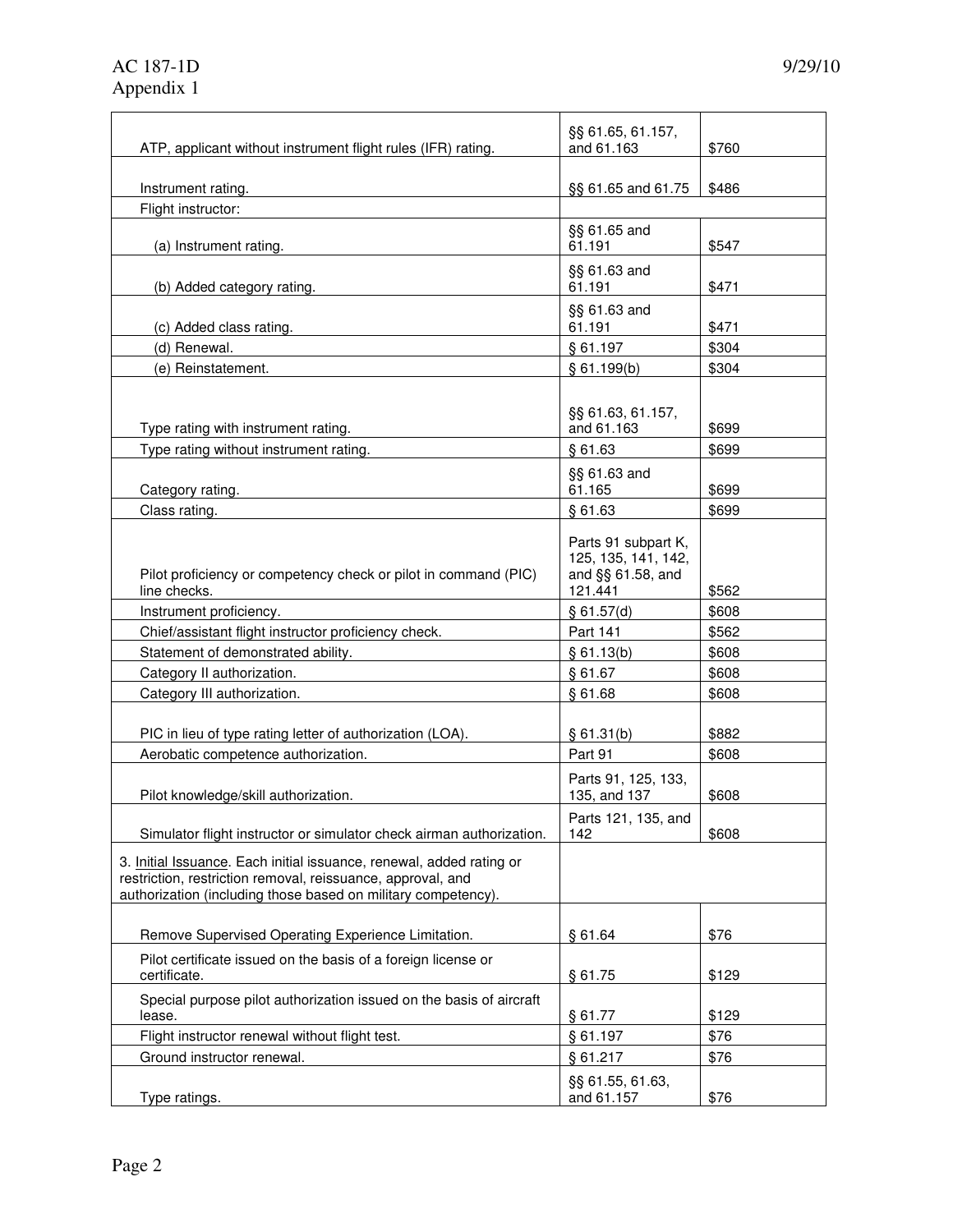| Military competency.                                                                                                                                   | § 61.73                          | \$76  |
|--------------------------------------------------------------------------------------------------------------------------------------------------------|----------------------------------|-------|
|                                                                                                                                                        | §§ 61.11 and                     |       |
| Certificate reissue.                                                                                                                                   | 61.13(b)                         | \$76  |
|                                                                                                                                                        |                                  |       |
| <b>Flight Engineers (FE)</b>                                                                                                                           |                                  |       |
| Each knowledge/written test given by the FAA, including: initial,                                                                                      |                                  |       |
| renewal, added ratings, restriction removals, and reissuances.                                                                                         | \$63.35(a) & (b)                 | \$76  |
|                                                                                                                                                        |                                  |       |
| Each practical/skill test given by the FAA (oral, flight, or combined) for<br>initials, renewals, added ratings, simulators, restriction removals, and |                                  |       |
| reissuances (including tests based on military competency).                                                                                            | $§$ 63.33(b)(1)                  | \$760 |
| FE certificate issued on basis of a foreign FE license (initial, renewal).                                                                             | § 63.42                          | \$129 |
|                                                                                                                                                        |                                  |       |
| Special purpose FE based on aircraft lease (initial, renewal).                                                                                         | §63.23                           | \$129 |
|                                                                                                                                                        |                                  |       |
| <b>Flight Navigators</b>                                                                                                                               |                                  |       |
| Each knowledge/written test given by the FAA, including: initial,<br>renewal, added ratings, restriction removals, and reissuances.                    | \$63.53(a)                       | \$76  |
| Each practical/ skill test (oral, flight, or combined) for initials,                                                                                   |                                  |       |
| renewals, added ratings, simulators, restriction removals, and                                                                                         |                                  |       |
| reissuances.                                                                                                                                           | $§$ 63.57                        | \$760 |
|                                                                                                                                                        |                                  |       |
| Special purpose FE based on aircraft lease (initial, renewal).                                                                                         | §63.23                           | \$129 |
|                                                                                                                                                        |                                  |       |
| <b>Aircraft Dispatchers</b>                                                                                                                            |                                  |       |
| Each knowledge/written test, including: initial, renewal, added ratings,<br>restriction removals, and reissuances.                                     | \$65.55(a)                       | \$76  |
| Each practical/skill test given by the FAA (oral, flight, or combined) for                                                                             |                                  |       |
| initials, renewals, added ratings, simulators, restriction removals, and                                                                               |                                  |       |
| reissuances.                                                                                                                                           | §65.59                           | \$760 |
|                                                                                                                                                        |                                  |       |
| <b>Mechanics</b>                                                                                                                                       |                                  |       |
| Each knowledge/written test given by the FAA, including: initial,                                                                                      |                                  |       |
| renewal, added ratings, restriction removals, and reissuances<br>(general, airframe, and powerplant).                                                  | §§ 65.71(a) and<br>65.77         | \$76  |
| Each practical/skill test given by the FAA for initials, renewals, added                                                                               |                                  |       |
| ratings, restriction removals, and reissuances (airframe or                                                                                            |                                  |       |
| powerplant).                                                                                                                                           | §65.79                           | \$958 |
|                                                                                                                                                        |                                  |       |
| <b>Inspection Authorization (IA)</b>                                                                                                                   |                                  |       |
| $IA$ – initial.                                                                                                                                        | §65.91                           | \$745 |
| IA - renewal.                                                                                                                                          | § 65.93                          | \$137 |
|                                                                                                                                                        |                                  |       |
| Repairmen                                                                                                                                              |                                  |       |
| Initial, renewal, or added rating.                                                                                                                     | § 65.101                         | \$289 |
|                                                                                                                                                        |                                  |       |
| <b>Parachute Riggers</b>                                                                                                                               |                                  |       |
| Each knowledge/written test given by the FAA, including: initial,<br>renewal, added ratings, restriction removals, reissuances, and tests              | $\S$ § 65.115(a),<br>65.117, and |       |
| based on military competence (senior or master).                                                                                                       | 65.119(b)                        | \$76  |
| Each practical/skill test given by the FAA for initials, renewals, added                                                                               |                                  |       |
| ratings, restriction removals, and reissuances (including tests based                                                                                  | §§ 65.115 and                    |       |
| on military competency).                                                                                                                               | 65.117                           | \$836 |